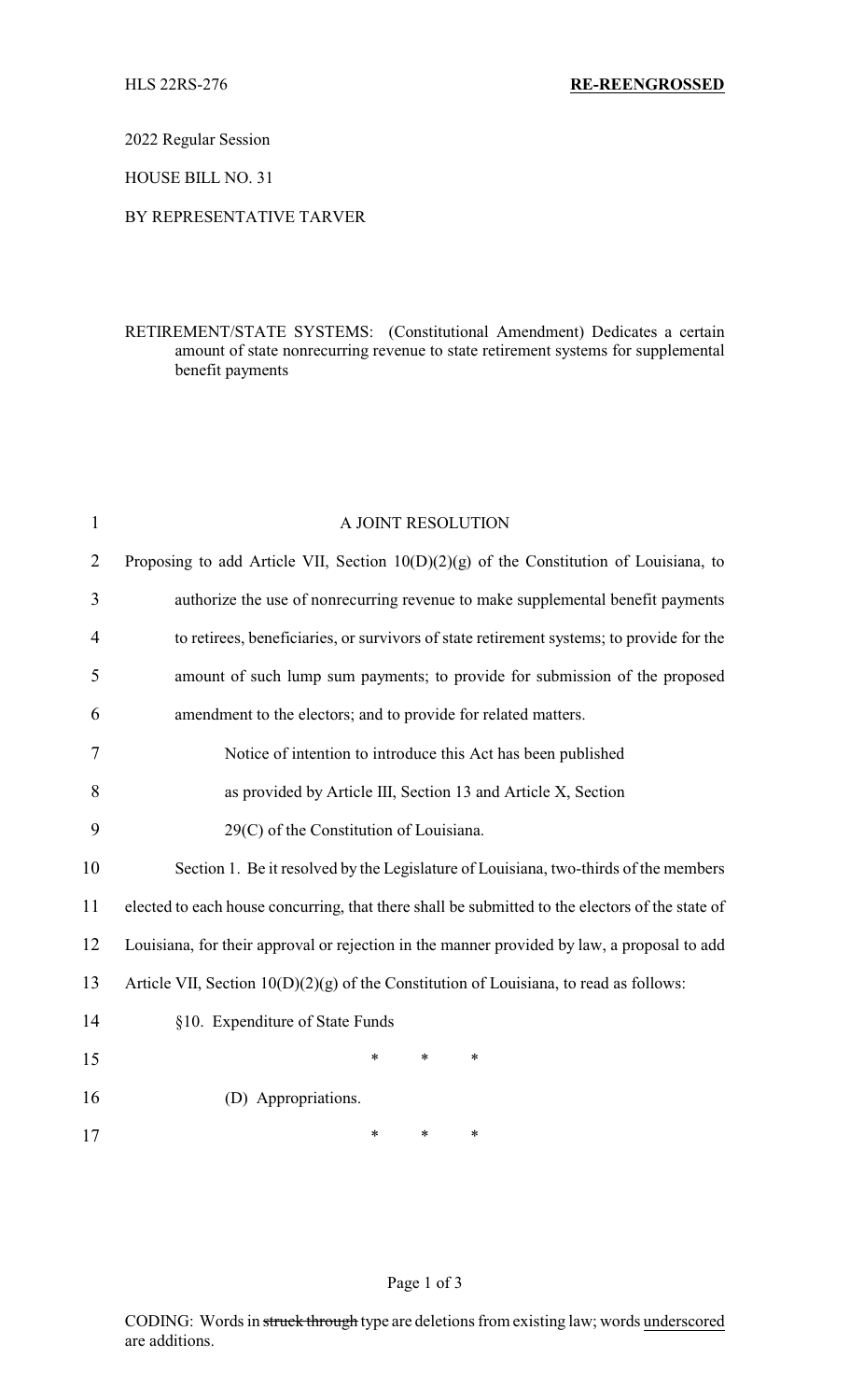| $\mathbf{1}$   | (2) Except as otherwise provided in this constitution, the appropriation or                   |  |  |
|----------------|-----------------------------------------------------------------------------------------------|--|--|
| $\overline{2}$ | allocation of any money designated in the official forecast as nonrecurring shall be          |  |  |
| 3              | made only for the following purposes:                                                         |  |  |
| $\overline{4}$ | *<br>$\ast$<br>$\ast$                                                                         |  |  |
| 5              | Providing a non-recurring lump-sum payment to eligible recipients of<br>(g)                   |  |  |
| 6              | state retirement systems. The amount of the payment shall be calculated by dividing           |  |  |
| 7              | the total appropriated amount by the total number of eligible recipients. For the             |  |  |
| 8              | purposes of this Subsubparagraph, the term "eligible recipients" means retirees,              |  |  |
| 9              | beneficiaries, and survivors who were receiving benefits from the system as of June           |  |  |
| 10             | thirtieth of the prior fiscal year. The legislature may provide by law for certification      |  |  |
| 11             | to the legislature of the number of eligible recipients there are in each system and the      |  |  |
| 12             | number of eligible recipients pursuant to<br>the provisions of this<br>total                  |  |  |
| 13             | Subsubparagraph.                                                                              |  |  |
| 14             | $\ast$<br>*<br>*                                                                              |  |  |
| 15             | Section 2. Be it further resolved that this proposed amendment shall be submitted             |  |  |
| 16             | to the electors of the state of Louisiana at the statewide election to be held on November 8, |  |  |
| 17             | 2022                                                                                          |  |  |
| 18             | Section 3. Be it further resolved that on the official ballot to be used at the election,     |  |  |
| 19             | there shall be printed a proposition, upon which the electors of the state shall be permitted |  |  |
| 20             | to vote YES or NO, to amend the Constitution of Louisiana, which proposition shall read as    |  |  |
| 21             | follows:                                                                                      |  |  |
| 22             | Do you support an amendment to authorize the use of any money designated                      |  |  |
| 23             | as nonrecurring state revenue to pay supplemental retirement benefits to                      |  |  |
| 24             | retired state employees and their beneficiaries and survivors? (Adds Article                  |  |  |
| 25             | VII, Section $10(D)(2)(g)$                                                                    |  |  |